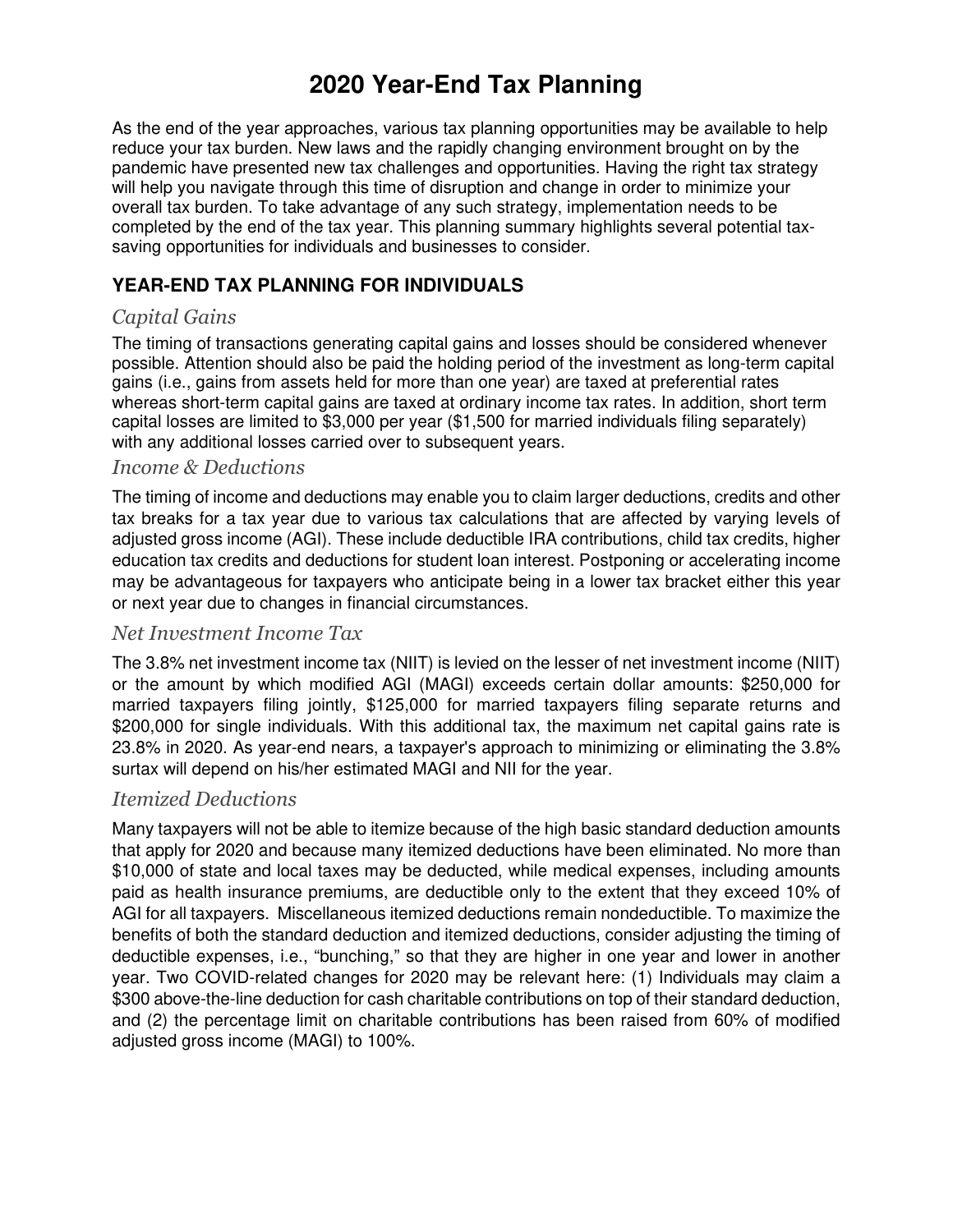# *Required Minimum Distributions*

Required minimum distributions (RMDs) that usually must be taken from an IRA or 401(k) plan have been waived for 2020. This includes RMDs that would have been required by April 1 if you hit age 70<sup>1</sup>/<sub>2</sub> during 2019. So if you do not have a financial need to take a distribution in 2020, you do not have to. Note that because of a recent law change, plan participants who turn 70½ in 2020 or later need not take required distributions for any year before the year in which they reach age 72.

# *Qualified Charitable Distributions*

If you are age 70½ or older by the end of 2020, have traditional IRAs and especially if you are unable to itemize your deductions, consider making 2020 charitable donations via qualified charitable distributions from your IRAs. These distributions are made directly to charities from your IRAs, and the amount of the contribution is neither included in your gross income nor deductible as an itemized deduction. However, you are still entitled to claim the entire standard deduction.

## *Annual Gift Tax Exclusion*

Make gifts sheltered by the annual gift tax exclusion before the end of the year; doing so may save gift and estate taxes. The exclusion applies to gifts of up to \$15,000 made in 2020 to each of an unlimited number of individuals. You cannot carry over unused exclusions from one year to the next. Such transfers may save family income taxes where income-earning property is given to family members in lower income tax brackets who are not subject to the kiddie tax.

# **YEAR-END TAX PLANNING FOR BUSINESSES**

## *Net Operating Losses*

If a taxpayer will incur a net operating loss for 2020, the loss it generally may be carried back five years or forward indefinitely. Alternatively, taxpayers may elect to waive the carryback period and instead, choose to carry forward losses. Taxpayers should be aware that deductions for losses arising after 2017 and carried forward to 2021 are limited in 2021 and later years to 80% of taxable income.

## *Qualified Business Income Deduction*

Taxpayers other than corporations may be entitled to a deduction of up to 20% of their qualified business income. The deduction may be limited based on whether the taxpayer is engaged in a service-type trade or business (such as law, accounting, health or consulting), the amount of W-2 wages paid by the trade or business and/or the unadjusted basis of qualified property held by the trade or business.

## *Limitation on Business Interest Expense*

The deduction for net interest expenses incurred by a taxpayer is limited to the sum of business interest income, 50% of the business's adjusted taxable income (ATI) and floor plan financing interest. Taxpayers with average annual gross receipts of \$26 million or less are exempt from the limit. Further, the limitation does not apply to the trade or business of being an employee, electing real property trades or businesses, electing farming businesses or certain regulated utilities. Taxpayers may elect to substitute 2019 ATI for 2020 ATI. Further, taxpayers may elect out of the increase to 50% of ATI and use the standard 30% of ATI to determine their limitation.